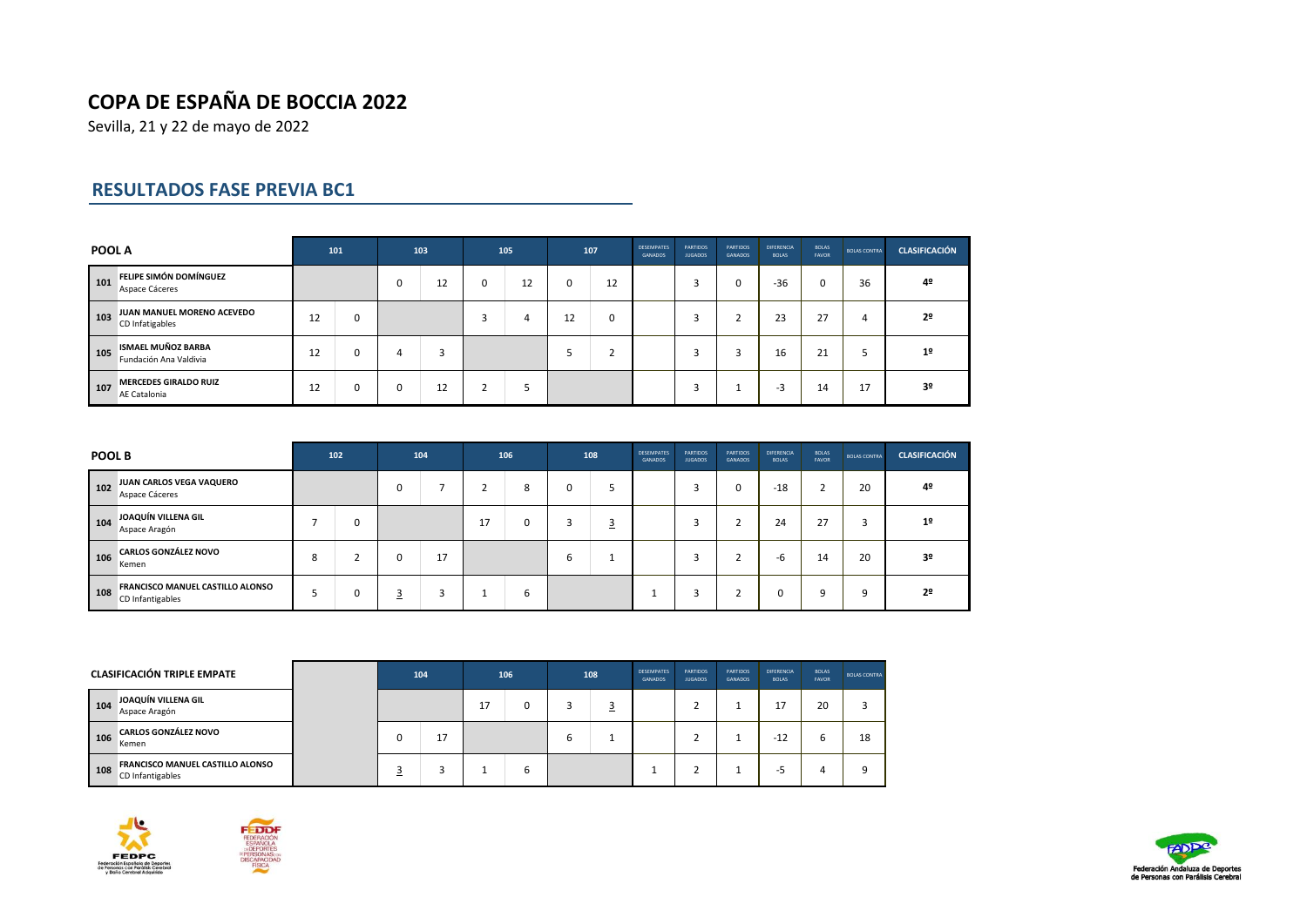Sevilla, 21 y 22 de mayo de 2022

### **RESULTADOS FASE PREVIA BC2**

| <b>POOL A</b> |                                                 |    | 201 |    | 202         |          | 203 |   | 204            | <b>DESEMPATES</b><br><b>GANADOS</b> | <b>PARTIDOS</b><br><b>JUGADOS</b> | <b>PARTIDOS</b><br><b>GANADOS</b> | <b>DIFERENCIA</b><br><b>BOLAS</b> | <b>BOLAS</b><br><b>FAVOR</b> | <b>BOLAS CONTRA</b> | <b>CLASIFICACIÓN</b> |
|---------------|-------------------------------------------------|----|-----|----|-------------|----------|-----|---|----------------|-------------------------------------|-----------------------------------|-----------------------------------|-----------------------------------|------------------------------|---------------------|----------------------|
| 201           | JUAN CASTÁN VISA<br>AE Catalonia                |    |     |    | 0           |          | 11  | 0 | 16             |                                     | 4                                 |                                   | $-10$                             | 17                           | 27                  | 3 <sup>o</sup>       |
| 202           | <b>MARTA MOVILLA GONZÁLEZ</b><br>Aspace Cáceres | 0  | 16  |    |             | $\Omega$ | 16  | 0 | 16             |                                     | 4                                 | $\Omega$                          | $-48$                             | 0                            | 48                  | 4º                   |
| 203           | <b>NANDOU DIEDHIOU</b><br>Gueopic Boccia Molins | 11 |     | 16 | $\mathbf 0$ |          |     |   | $\overline{3}$ |                                     | 4                                 |                                   | 26                                | 30                           | 4                   | 2º                   |
| 204           | ALFONSO SALVATIERRA BAILO<br>Aspace Navarra     | 16 | 0   | 16 | 0           | З        |     |   |                |                                     | 3                                 | 3                                 | 32                                | 35                           |                     | 1 <sup>°</sup>       |





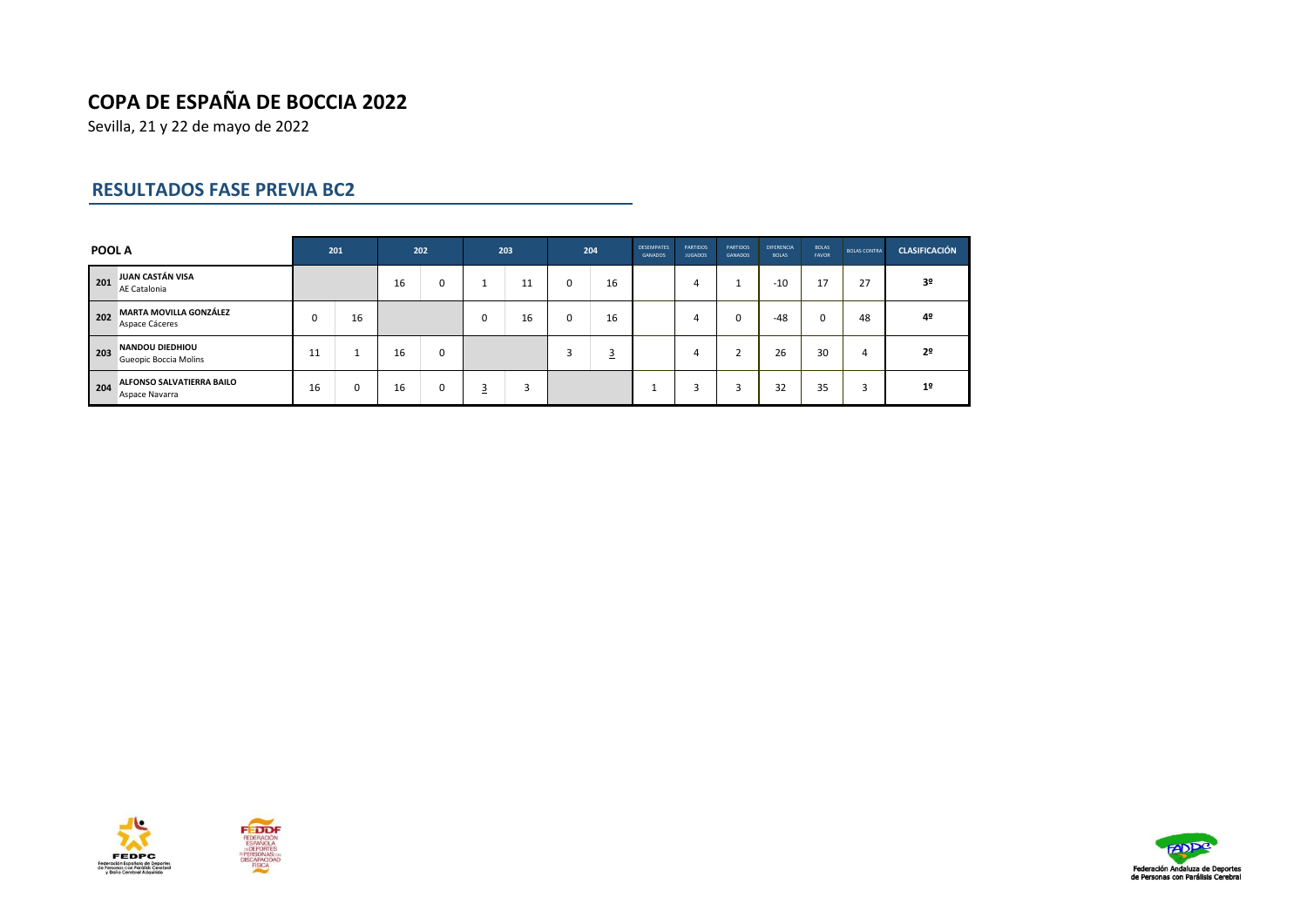Sevilla, 21 y 22 de mayo de 2022

## **RESULTADOS FASE PREVIA BC3**

| POOL A |                                                |   | 301 |                          | 305 |   | 307 | 310                 | <b>DESEMPATES</b><br><b>GANADOS</b> | <b>PARTIDOS</b><br><b>JUGADOS</b> | <b>PARTIDOS</b><br><b>GANADOS</b> | DIFERENCIA<br><b>BOLAS</b> | <b>BOLAS</b><br><b>FAVOR</b> | <b>BOLAS CONTRA</b> | <b>CLASIFICACIÓN</b> |
|--------|------------------------------------------------|---|-----|--------------------------|-----|---|-----|---------------------|-------------------------------------|-----------------------------------|-----------------------------------|----------------------------|------------------------------|---------------------|----------------------|
| 301    | <b>LAURA UTRERO RICO</b><br>Aspaceba           |   |     |                          | 0   | 4 |     | $\overline{ }$<br>∠ |                                     |                                   | c<br>3                            | 11<br>ᆚ                    | 16                           |                     | 1 <sup>°</sup>       |
| 305    | JOSÉ MANUEL RODRÍGUEZ VÁZQUEZ<br>Adupace Jerez | 0 |     |                          |     | 4 |     | $\overline{ }$<br>∠ |                                     |                                   |                                   | -2                         |                              | $\Omega$            | 2 <sup>0</sup>       |
| 307    | DILAN HERNÁNDEZ PADILLA<br>Asapce Rioja        |   |     |                          | 4   |   |     | O                   |                                     |                                   | 0                                 | -b                         | 8                            | 14                  | 42                   |
| 310    | ÁNGEL PONCE REGUERA<br>Adupace Jerez           |   |     | $\overline{\phantom{0}}$ | 3   | 6 |     |                     |                                     |                                   |                                   | -3                         | 10                           | 13                  | 3 <sup>o</sup>       |

|     | <b>POOL B</b>                                |  | 302              |    | 304 |                          | 309 | <b>DESEMPATES</b><br><b>GANADOS</b> | <b>PARTIDOS</b><br><b>JUGADOS</b> | <b>PARTIDOS</b><br><b>GANADOS</b> | <b>DIFERENCIA</b><br><b>BOLAS</b> | <b>BOLAS</b><br><b>FAVOR</b> | <b>BOLAS CONTRA</b> | <b>CLASIFICACIÓN</b> |
|-----|----------------------------------------------|--|------------------|----|-----|--------------------------|-----|-------------------------------------|-----------------------------------|-----------------------------------|-----------------------------------|------------------------------|---------------------|----------------------|
| 302 | MIGUEL ÁNGEL MIRA SERRANO<br>Diversity       |  |                  | 15 | 0   | 11<br>ᆠ                  | ۰   |                                     |                                   |                                   | $\sim$ $-$<br>25                  | 26                           |                     | 1 <sup>2</sup>       |
| 304 | MANUEL ALMENARA MARTÍN<br>Aspace Cantabria   |  | 15               |    |     | $\overline{\phantom{a}}$ | ı   |                                     |                                   |                                   | $-15$                             |                              | 17<br>⊥             | 2º                   |
|     | 309 RAFAEL ORDOQUI GASTESI<br>Aspace Navarra |  | 11<br><b>. .</b> |    |     |                          |     |                                     |                                   | O                                 | $-10$                             |                              | 13                  | 3 <sup>o</sup>       |

|     | <b>POOL C</b>                                          |   | 303 |   | 306 | 308 | <b>DESEMPATES</b><br><b>GANADOS</b> | <b>PARTIDOS</b><br><b>JUGADOS</b> | <b>PARTIDOS</b><br><b>GANADOS</b> | <b>DIFERENCIA</b><br><b>BOLAS</b> | <b>BOLAS</b><br><b>FAVOR</b> | <b>BOLAS CONTRA</b> | <b>CLASIFICACIÓN</b> |
|-----|--------------------------------------------------------|---|-----|---|-----|-----|-------------------------------------|-----------------------------------|-----------------------------------|-----------------------------------|------------------------------|---------------------|----------------------|
| 303 | MIGUEL ÁNGEL NAVARRO RIOFRÍO<br>Fundación Ana Valdivia |   |     |   |     | U   |                                     |                                   |                                   |                                   | 10                           |                     | 1º                   |
| 306 | <b>MABEL CLAVELL GARCÍA</b><br>CE Esbonat              |   |     |   |     |     |                                     |                                   |                                   | .                                 | ь                            | 13                  | 3º                   |
| 308 | <b>DOMINGO TEJERO LÓPEZ</b><br>Deporte Adaptado León   | 0 |     | a |     |     |                                     |                                   |                                   | ۰.                                | a                            | 11                  | 2º                   |





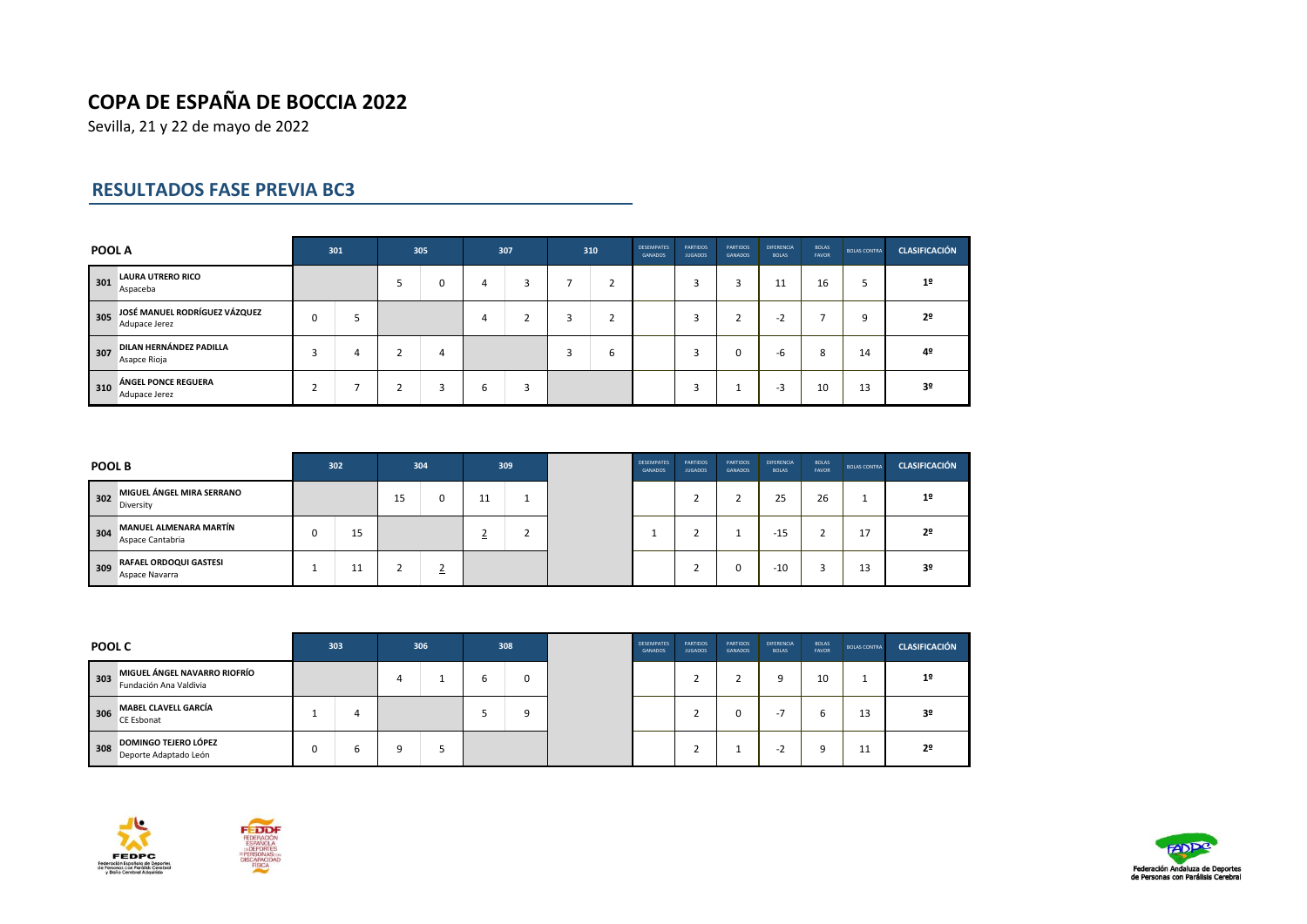Sevilla, 21 y 22 de mayo de 2022

## **RESULTADOS FASE FINAL**

#### **CATEGORÍA BC1**



#### **CATEGORÍA BC2**

|           | 3º Y 4º PUESTO                       |           |     |                           | <b>FINAL</b> |  |
|-----------|--------------------------------------|-----------|-----|---------------------------|--------------|--|
| 3º POOL A | 201<br>JUAN CASTAN VISA              | 1º POOL A | 204 | ALFONSO SALVATIERRA BAILO |              |  |
| 4º POOL A | 202<br><b>MARTA MOVILLA GONZALEZ</b> | 2º POOL A | 203 | NANDOU DIEDHIOU           |              |  |

#### **CATEGORÍA BC3**

|                                    |            | PLAY OFF 7º - 10º                                                               |              |                        |     | PLAY OFF 7º - 10º                 |   |
|------------------------------------|------------|---------------------------------------------------------------------------------|--------------|------------------------|-----|-----------------------------------|---|
| 3º POOL A                          | 310        | <b>ANGEL PONCE REGUERA</b>                                                      | 10           | 3º POOL C              | 306 | MABEL CLAVELL GARCIA              | 4 |
| 3º POOL B                          | 309        | <b>RAFAEL ORDOQUI GASTESI</b>                                                   | $\mathbf{0}$ | 4º POOL A              | 307 | DILAN HERNANDEZ PADILLA           | 1 |
|                                    |            | PLAY OFF 1                                                                      |              |                        |     | PLAY OFF 2                        |   |
| 1º POOL C                          | 303        | MIGUEL ANGEL NAVARRO RIOFRIO                                                    | $\mathbf{0}$ | 2º POOL B              | 304 | MANUEL ALMENARA MARTIN            | 5 |
| 2º POOL A                          | 305        | JOSE MANUEL RODRIGUEZ VÁZQUEZ                                                   | 11           | 2º POOL C              | 308 | DOMINGO TEJERO LOPEZ              |   |
| PERD PLAY OFF 1<br>PERD PLAY OFF 2 | 303<br>304 | 5º Y 6º PUESTO<br>MIGUEL ANGEL NAVARRO RIOFRIO<br><b>MANUEL ALMENARA MARTIN</b> | 6            |                        |     |                                   |   |
|                                    |            | <b>SEMIFINAL 1</b>                                                              | $\mathbf{0}$ |                        |     | <b>SEMIFINAL 2</b>                |   |
| 1º POOL A                          | 301        | <b>LAURA UTRERO RICO</b>                                                        | 5.           | 1º POOL B              | 302 | MIGUEL ANGEL MIRA SERRANO         | 5 |
| <b>GANA PLAY OFF 2</b>             | 308        | DOMINGO TEJERO LOPEZ                                                            | $\mathbf{1}$ | <b>GANA PLAY OFF 1</b> | 305 | JOSE MANUEL RODRIGUEZ VÁZQUEZ     | 2 |
| PERD SEMI 1                        | 308        | 3º Y 4º PUESTO<br>DOMINGO TEJERO LOPEZ                                          | $\mathbf{1}$ | <b>GANA SEMI 1</b>     | 301 | <b>FINAL</b><br>LAURA UTRERO RICO | з |
|                                    |            |                                                                                 |              |                        |     |                                   |   |
| PERD SEMI 2                        | 305        | JOSE MANUEL RODRIGUEZ VÁZQUEZ                                                   | 8            | <b>GANA SEMI 2</b>     | 302 | MIGUEL ANGEL MIRA SERRANO         | 4 |

| PLAY OFF 7º - 10º  |    |           |     | PLAY OFF 7º - 10º       |   |
|--------------------|----|-----------|-----|-------------------------|---|
| RA                 | 10 | 3º POOL C | 306 | MABEL CLAVELL GARCIA    | 4 |
| STESI              | 0  | 4º POOL A | 307 | DILAN HERNANDEZ PADILLA | и |
|                    |    |           |     |                         |   |
| <b>PLAY OFF 1</b>  |    |           |     | <b>PLAY OFF 2</b>       |   |
| <b>BBO BIOFRIA</b> | -  | $\cdots$  |     |                         | - |

| 2º POOL B | 304 | MANUEL ALMENARA MARTIN      |  |
|-----------|-----|-----------------------------|--|
| 2º POOL C | 308 | <b>DOMINGO TEJERO LOPEZ</b> |  |

| <b>SEMIFINAL 1</b> |   |                        |     | <b>SEMIFINAL 2</b>                |                |
|--------------------|---|------------------------|-----|-----------------------------------|----------------|
|                    | 5 | 1º POOL B              | 302 | MIGUEL ANGEL MIRA SERRANO         | 5              |
| Z                  |   | <b>GANA PLAY OFF 1</b> |     | 305 JOSE MANUEL RODRIGUEZ VÁZQUEZ | $\overline{2}$ |
| 3º Y 4º PUESTO     |   |                        |     | <b>FINAL</b>                      |                |
| ٠Z                 | 1 | <b>GANA SEMI 1</b>     | 301 | LAURA UTRERO RICO                 | 3              |
| JEZ VÁZQUEZ        | 8 | <b>GANA SEMI 2</b>     | 302 | MIGUEL ANGEL MIRA SERRANO         | 4              |